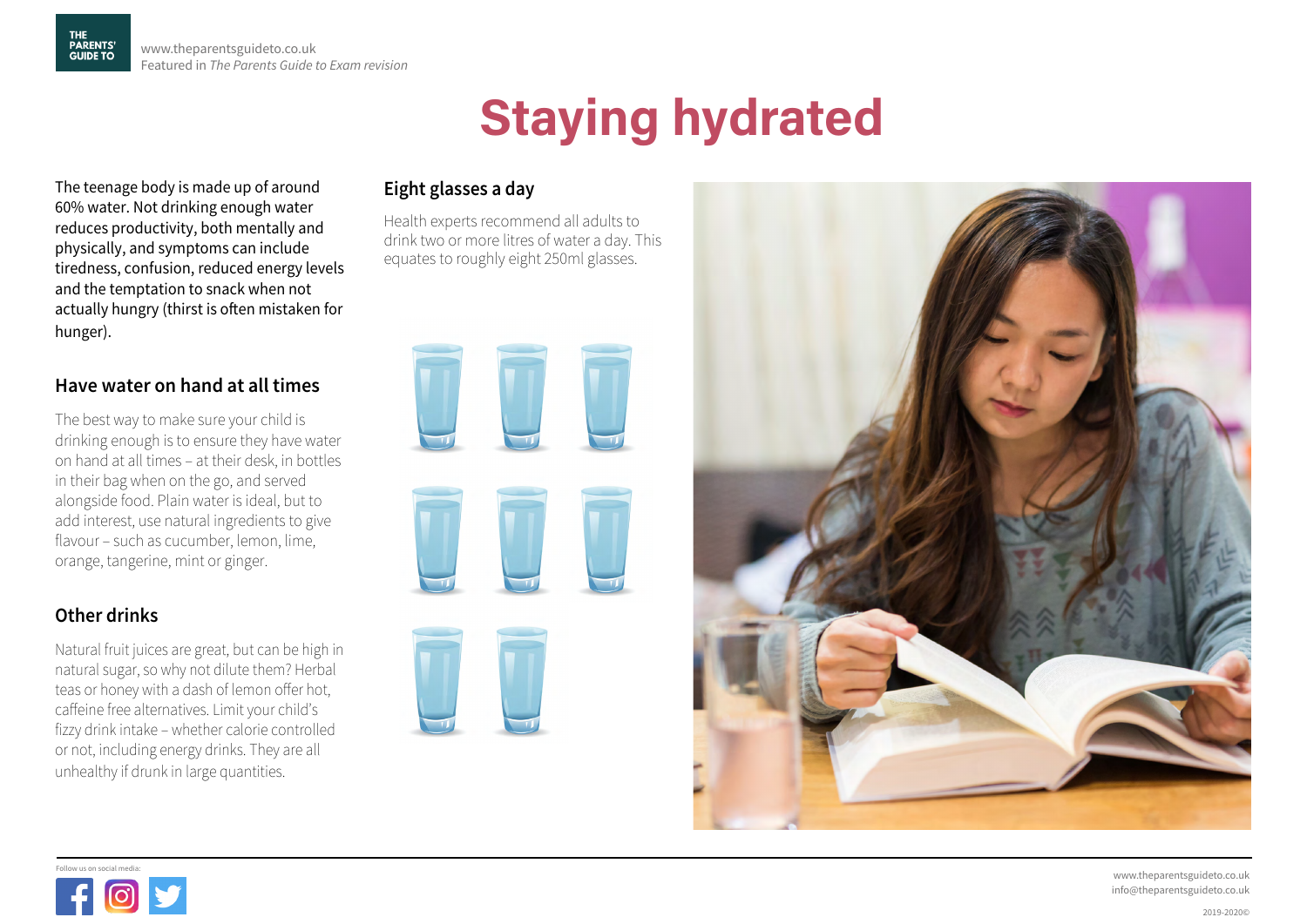

Caffeine affects us in different ways, and different people are more sensitive to it than others. On average, adults shouldn't consume more than 400mg of caffeine a day and adolescents should have much less.

## Caffeine consumption

Caffeine is present in coffee, tea, energy drinks and chocolate so keep an eye on how much of these your child consumes. Energy shots are often very high in caffeine and a firm favourite with teens. Drinks with high caffeine (more than 150mg per litre) need to show this on the label, although it is not always clear – and it doesn't apply to drinks bought in coffee shops. Lots of products high in caffeine are available in health food shops which can give the impression that they're good for wellbeing but, like many things, can be harmful if taken in large quantities.

## Coffee

If your child regularly drinks one or two cups of coffee each day, it's absolutely fine to continue this, even during exam time, as their body will be used to it. What's not good is introducing changes, so they shouldn't start drinking a cup of coffee or two during revision periods to help keep them alert if this is not something they do regularly.

#### Energy shots and drinks

Energy shots can be deceptive as they are tiny in quantity but often packed with caffeine – for example a 60 ml shot can contain around 200mg of caffeine. Likewise, many energy drinks don't necessarily have huge percentages of caffeine,

**URINE + GINSE** 

but they are served in large volumes (half litre bottles) so the amount of caffeine your child is drinking is a lot (160mg of caffeine in a can of Monster), whereas a small glass of the same product would be fine. Most supermarkets and high street stores have banned sales of energy drinks to under 16s.

## Effects of caffeine

Too much caffeine can result in loss of sleep, loss of energy, low mood and low concentration – the opposite of what's needed to revise well. Caffeine is also long lasting, so drinking caffeine-high drinks in the afternoon can still impact on your child's ability to sleep that night. It's an absolute no to drinking coffee (or other caffeine fuelled drinks) late in the evening to try and overcome tiredness and revise into the night.



www.theparentsguideto.co.uk

**330** 

2019-2020©